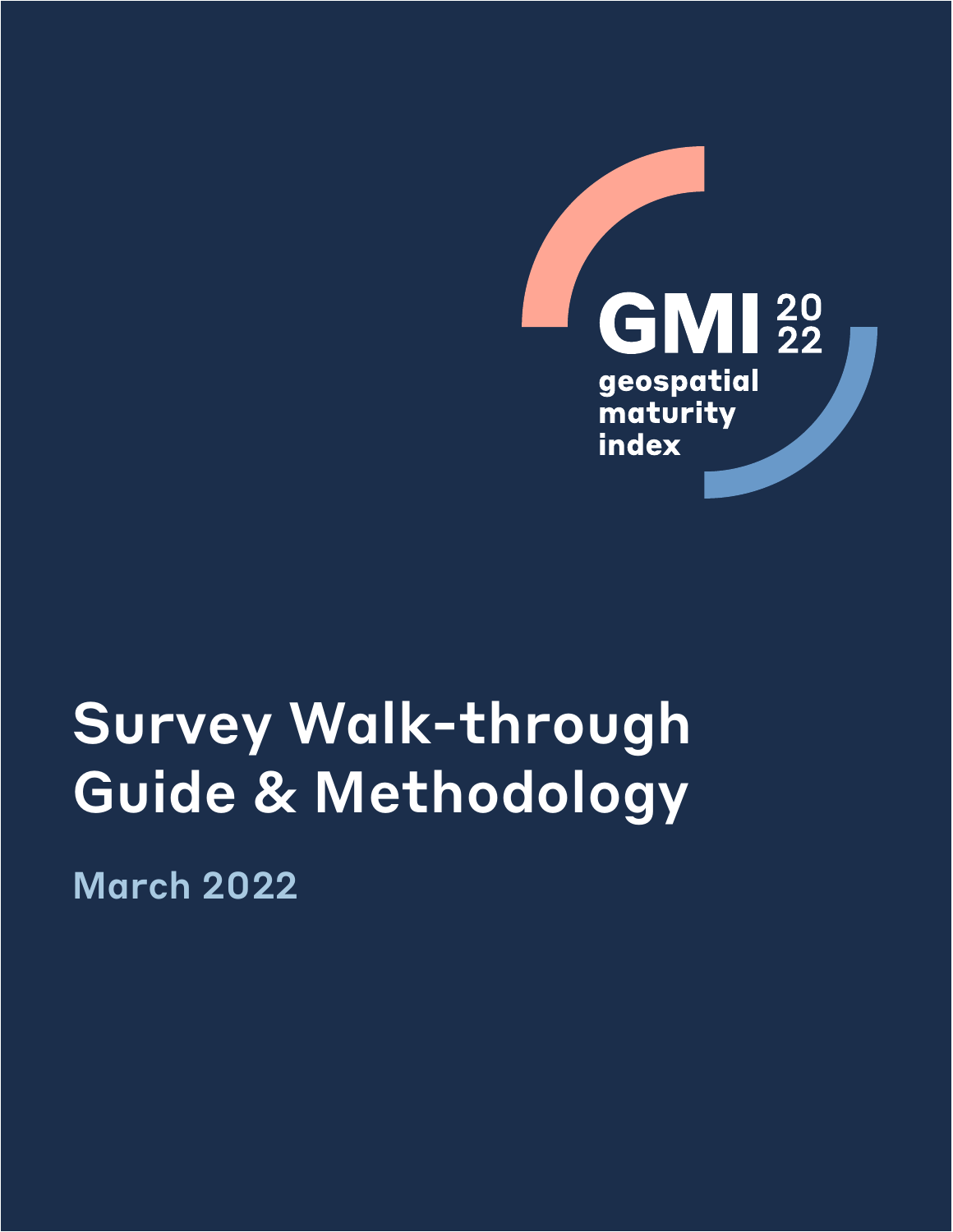First launched in 2018 by PSD Citywide, the Geospatial Maturity Index (GMI) serves to audit GIS programs and allow participating public sector organizations to compare themselves against their peer groups and track their progress over time based on specific core competencies.

The GMI provides participants with access to accurate and comprehensive comparative information to assist with GIS program development and capacity building across organizations. The results of this survey will solely be used to inform an analysis of geospatial maturity for the public sector. Survey results and comparative rankings will be provided in November 2022, providing participants the ability to compare their score and ranking alongside organizations of similar size and type.

# **Completing the Survey**

Survey respondents are encouraged to reference the following survey walk-through guide to assist with the completion of the 2022 GMI survey in *SurveyMonkey*. Explanations of each question included in the survey can be found in this walk-through guide, which PSD Citywide has developed to provide clarification around potentially new or unfamiliar concepts. The survey consists of scored and unscored questions, which have been labelled as such in this walk-through guide and within the survey itself.

The survey consists of 92 questions and is organized into four sections: Organization Information, Readiness, Implementation, and Impact (note: based on survey responses, the survey may skip questions based on responses, thereby impacting the number of total questions upon survey completion). Respondents can complete the survey within SurveyMonkey at their own pace, with the application saving the latest entries into the survey as long as the survey is completed from the same IP address. We encourage respondents to work collaboratively across relevant departments to complete the survey, facilitating the development of a corporate-wide view of your GIS program.

Please contact us at **[benchmarking@psdcitywide.com](mailto:benchmarking@psdcitywide.com)** if you have any questions or problems with completing the survey.

# **Organization Information**

- 1. Contact Information. (Unscored)
- 2. Organization Information. US respondents within a local government entity (County, City, Town, etc.) should select Single-Tier municipality unless another option is more applicable. (Unscored)
- 3. Please provide the number of employees working in your entire organization in terms of total full-time and full-time equivalent staff. (Unscored)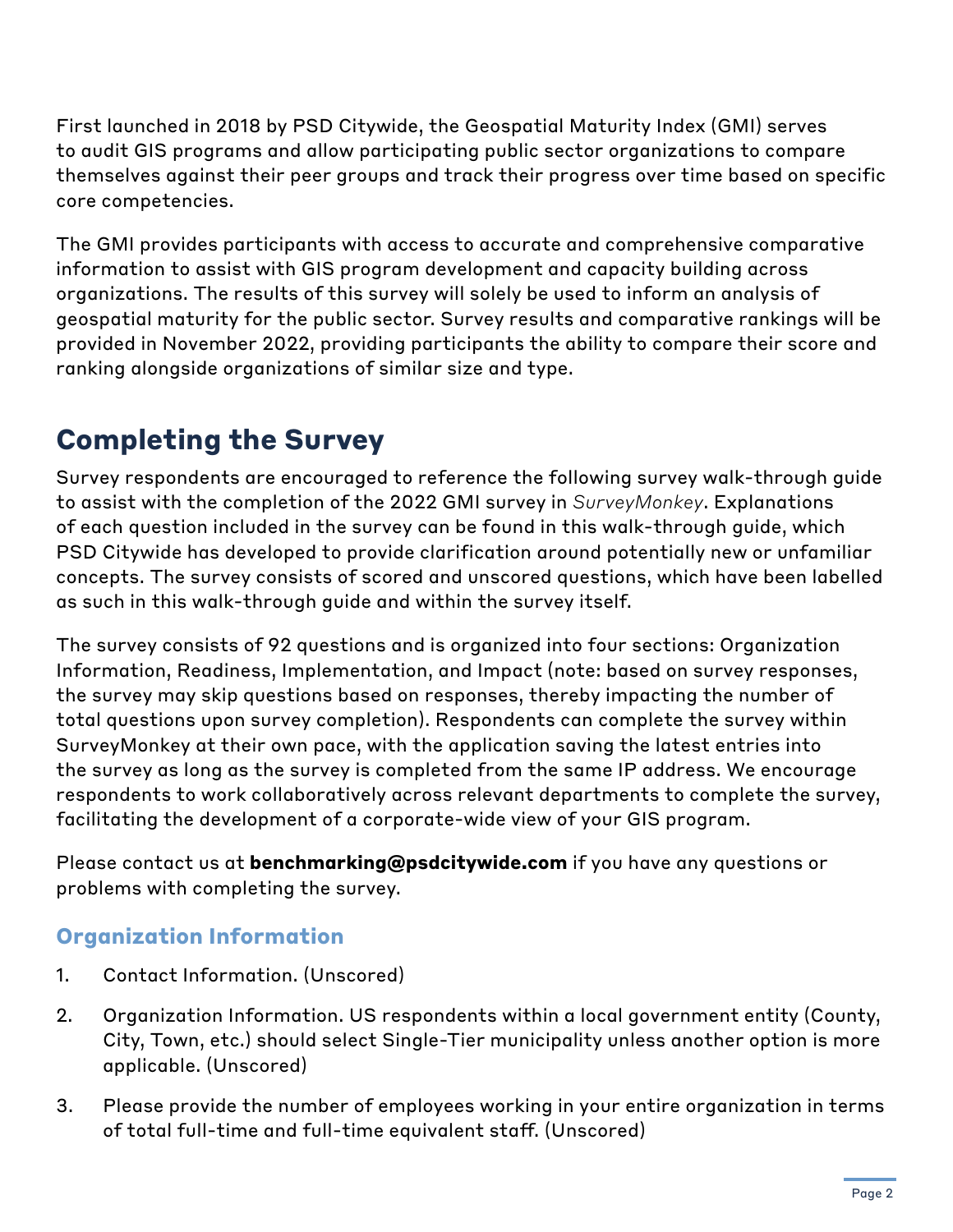# **Readiness**

# **Program Structure**

- 4. Geospatial data programs can exist as independent entities within some organizations (Centralized), while in others, GIS staff are integrated throughout various departments and rely on cross-departmental operations (Decentralized). Hybrid organizations fit somewhere in-between where geospatial data programs operate somewhat independently but maintain some cross-departmental operational requirements. This question seeks to determine how centralized or decentralized your organization's geospatial data program is. (Unscored)
- 5. This question looks to determine if your organization has a GIS-specific team (or department). If your organization has a decentralized GIS team, but a well-defined GIS program, please indicate "yes", or describe your unique program in "other." (Scored)
- 6. This question is intended to provide an accurate picture of how many GIS staff (including part-time) work within the organization - this may be within one centralized department or decentralized across several departments. (Unscored)
- 7. This question looks to identify if your organization has full time staffing resources to the GIS department/team or if operations are maintained on a part time basis. (Unscored)
- 8. This question seeks to understand whether GIS is a centralized operation within the organization, and which department it falls under. Answers to this question will shed light on the department(s) under which GIS typically operates and who determines management priorities. (Unscored)
- 9. Official name of GIS team (or department). (Unscored)
- 10. This question will provide a clear picture of how long the organization has been using and investing in the processing and application of geospatial data. If your GIS operations are decentralized and not a part of one branch, how long have you had an established GIS program? (Unscored)
- 11. This question seeks to determine whether your GIS team (or department) has moved to another part of your organization's structure since its inception. (Unscored)
- 12. This question seeks to understand which departments within your organization are using GIS data, and how integral GIS is to the organization. (Scored)
- 13. This question looks to identify which departments within your organization have advanced access to GIS data. "Power users" are defined as individuals with access to raw/original GIS data vs. output (or read only). (Unscored)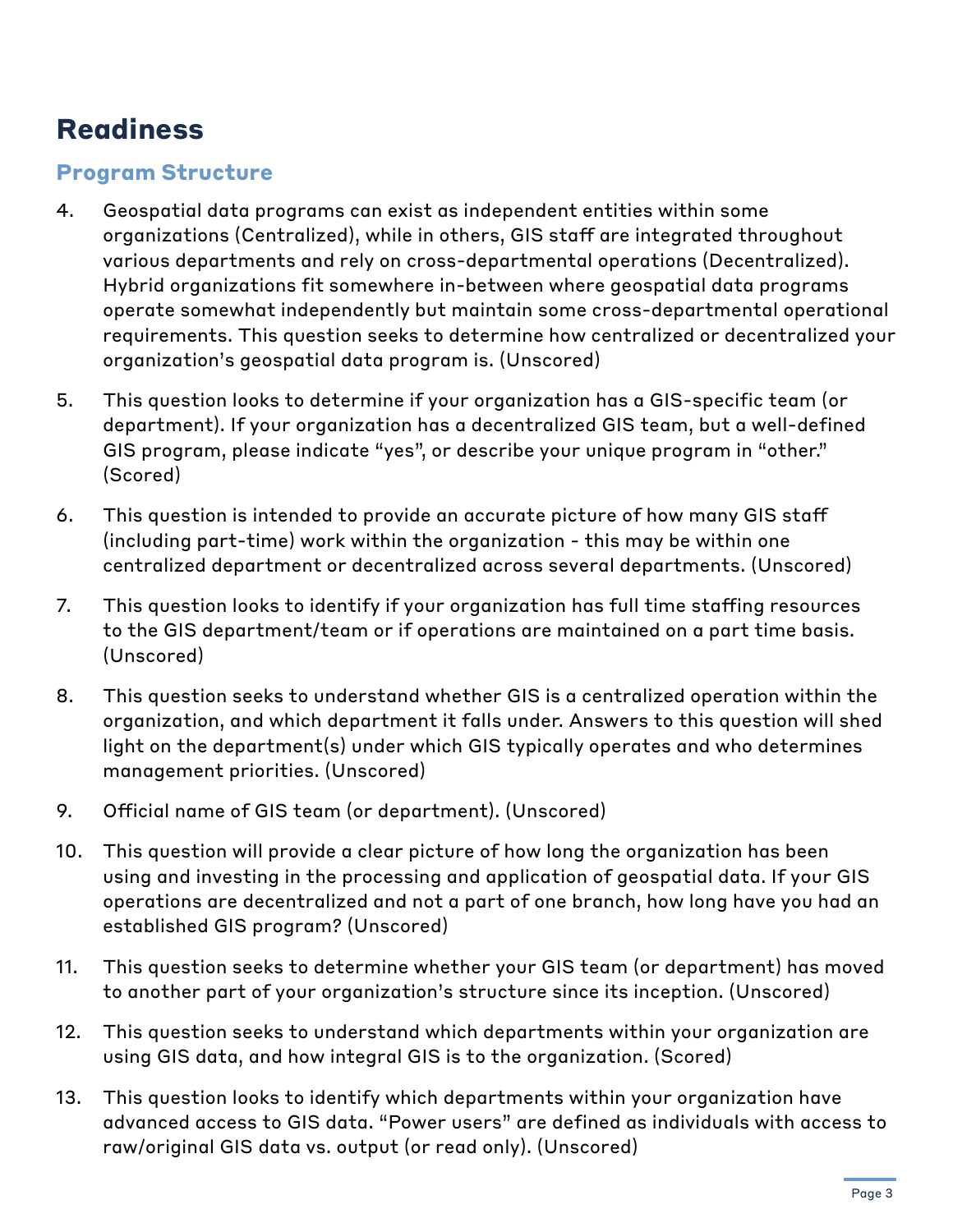# **Strategic Alignment**

- 14. Approval of official GIS Strategy or Multi-year Plan is not required by council/ boards, official plans can be approved by senior management as long as strategic and measurable actions and goals are identified within an official document. (Scored)
- 15. This question seeks to understand why your organization initiated the development of a GIS Strategy or Multi-year Plan. (Unscored)
- 16. Once the development of a GIS Strategy or Multi-Year Plan was initiated, who completed the strategy/plan? This question looks to identify the origin of GIS strategies and Multi-year plans and the presence of external organizations when developing these guiding documents. (Unscored)
- 17. Please upload the organization's GIS Strategy or Plan (or screenshot of your document) as well as provide the name of Plan in the comment box for response validation. Uploaded documents will not be shared with any third parties. NOTE: If your organization is currently in the planning process of establishing a GIS Strategy or Plan, the name of the Plan will suffice for validation purposes. (Unscored)
- 18. Answers to this question will establish whether there are defined expectations of service providers, and whether users (both internal and external) are aware of the steps required to access geospatial data and services. (Scored)
- 19. This question seeks to understand to what extent geospatial data is formally recognized as critical to attaining goals and initiatives in the organization. Select all that apply and list any other plans or strategies in which the use of geospatial data is considered a required set of information to be incorporated into planning. (Scored)
- 20. Please provide references (Title of document and URL if available) of any corporate plan that your organization has prioritized the use of geospatial data to support the goals/initiatives of the plan. These will be used for validation purposes. (Unscored)
- 21. Along with a clear vision of business process mapping, it is critical for an organization's GIS program to have a data policy implemented, to inform the governance and framework for geospatial data management. Some organizations have a workflow methodology in place, but not yet a formal GIS data policy. Please indicate the status of your organization. Note: If the organization has a data policy external to the GIS department/team that SPECIFICALLY mentions GIS data and its subsequent management, respondent should answer "Yes". (Scored)
- 22. Upload the organization's GIS Policy (or a screenshot of the policy) for response validation. Uploaded documents will not be shared with any third parties. (Unscored)
- 23. In understanding the organizational effectiveness of an organization's GIS program, it is important to have a clear picture of the methodology employed to prioritize planning. (Unscored)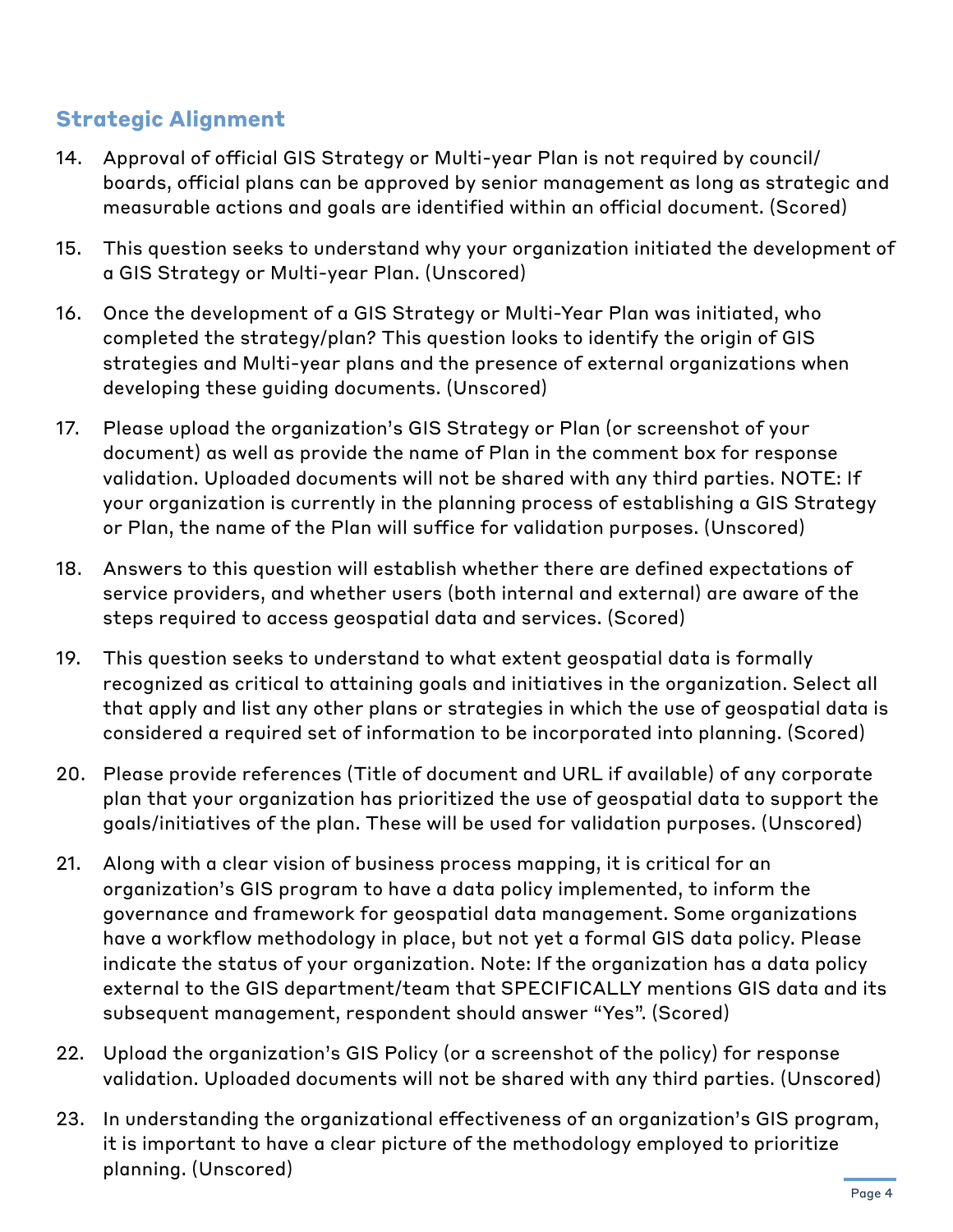# **Program Funding**

- 24. Please provide an approximate value for each budget. In combining this information with your organization's other answers throughout the survey, PSD Citywide will be able to gain a better understanding of how well-resourced GIS staff and the GIS Department are, and where financial resources may be lacking. (Unscored)
- 25. This question seeks to examine the extent to which the COVID-19 Pandemic impacted GIS programs' budgets. Later in the survey, respondents will have the opportunity to provide further details on how the Pandemic affected the GIS program more generally. (Unscored)
- 26. Please provide an approximate value that the COVID-19 Pandemic had on each budget. (Unscored)
- 27. This question speaks directly to the budget made available for maintaining support, licensing, and software components required by the geospatial data program, as well as for maintaining existing datasets. A sufficient technical and financial budget means that the department is provided with enough resources to maintain and grow the organization's GIS capabilities. (Scored)
- 28. Answers will indicate to what extent (if at all), collaboration between the GIS Department and other business units, either within or outside of the organization, occurs to support GIS capacity. (Scored)
- 29. If your organization does have access to funds to innovate in GIS, are these funds allocated through the budget, through specific grant funding, or through another source – please explain. (Unscored)

# **Program Capacity**

- 30. Understanding the leadership under which geospatial data management typically falls, and what the expectations are of management, will paint a picture of the degree to which the program is run, and how the program is used to complement other departments and programs within the organization. (Unscored)
- 31. Name the GIS-related courses taken, degrees obtained, and/or GIS related work experience of your GIS Team Manager (or most senior manager responsible for GIS in your organization). (Unscored)
- 32. This question seeks to determine whether an HR needs assessment of the geospatial data program has been conducted, acknowledged, and acted upon. (Scored)
- 33. Answers to this question will provide a picture of whether GIS staff with specialized experience/training are employed by the organization. (Scored)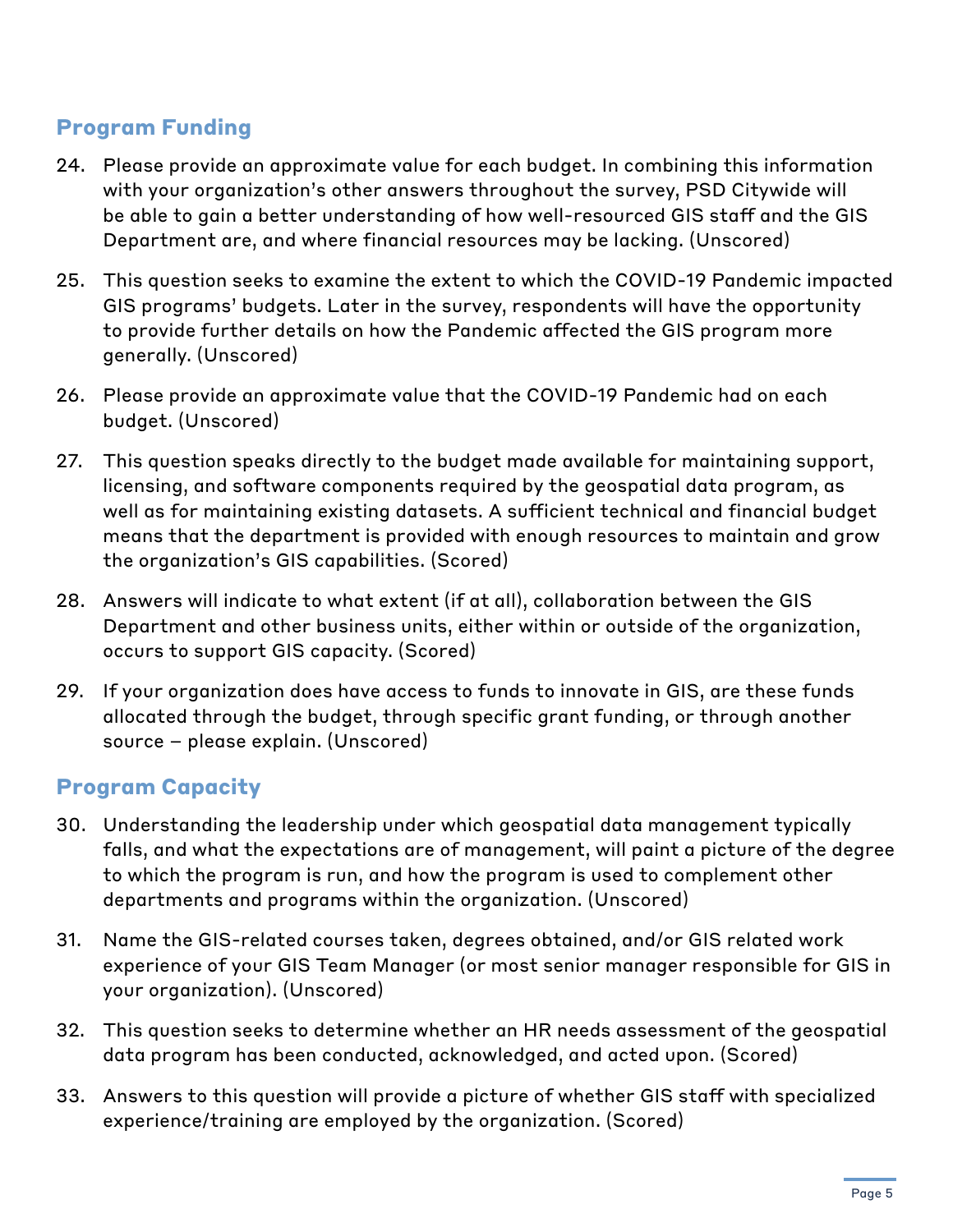- 34. In this context, "competent" means that staff can perform the necessary work without needing to consult external resources to operate enterprise-level programs. (Scored)
- 35. In this context, a viable GIS program consists of one that has sufficient staff to maintain the existing program. (Scored)
- 36. In this context, a sustainable GIS program consists of sufficient staffing levels to meet the future needs of the GIS program and expand GIS utilization. (Scored)
- 37. This question seeks to understand whether GIS teams are engaged with consistent efforts to supply end-users with data or instructions that support the end-users' objectives of extracting any data they deem necessary. In other words, is the GIS team equipping end-users with sufficient tools to complete their tasks? (Scored)
- 38. Answers will provide insight into how focused and specialized project management positions are in GIS projects. (Scored)

# **Implementation**

### **Geospatial Data**

- 39. This question seeks to gather baseline or general information as it pertains to GIS data. Understanding how the data is housed, maintained, and used across the organization helps to provide context to future questions. "Centrally managed production database" refers to the organization's spatial data warehouse, which contains all the authoritative GIS data for the region. Regarding "data modelling," there has not yet been an established standard for participating organizations to be held to when it comes to best data modelling practices. For the purposes of this survey, an organization whose spatial data has undergone data modelling is one who has an approved and consistently applied standard for the data modelling process. (Scored)
- 40. Is there an individual (or group) who are designated responsible, by way of official documentation (policies and procedures), for monitoring and maintaining geospatial datasets? (Scored)
- 41. Metadata is an important but often overlooked component of GIS data. Put simply, metadata is 'data about the data', and is critical to having a clear picture of the currency, scale, and appropriateness of using GIS data. Metadata can be stored as an inherent part of the GIS data, or it may be stored as a separate document. (Scored)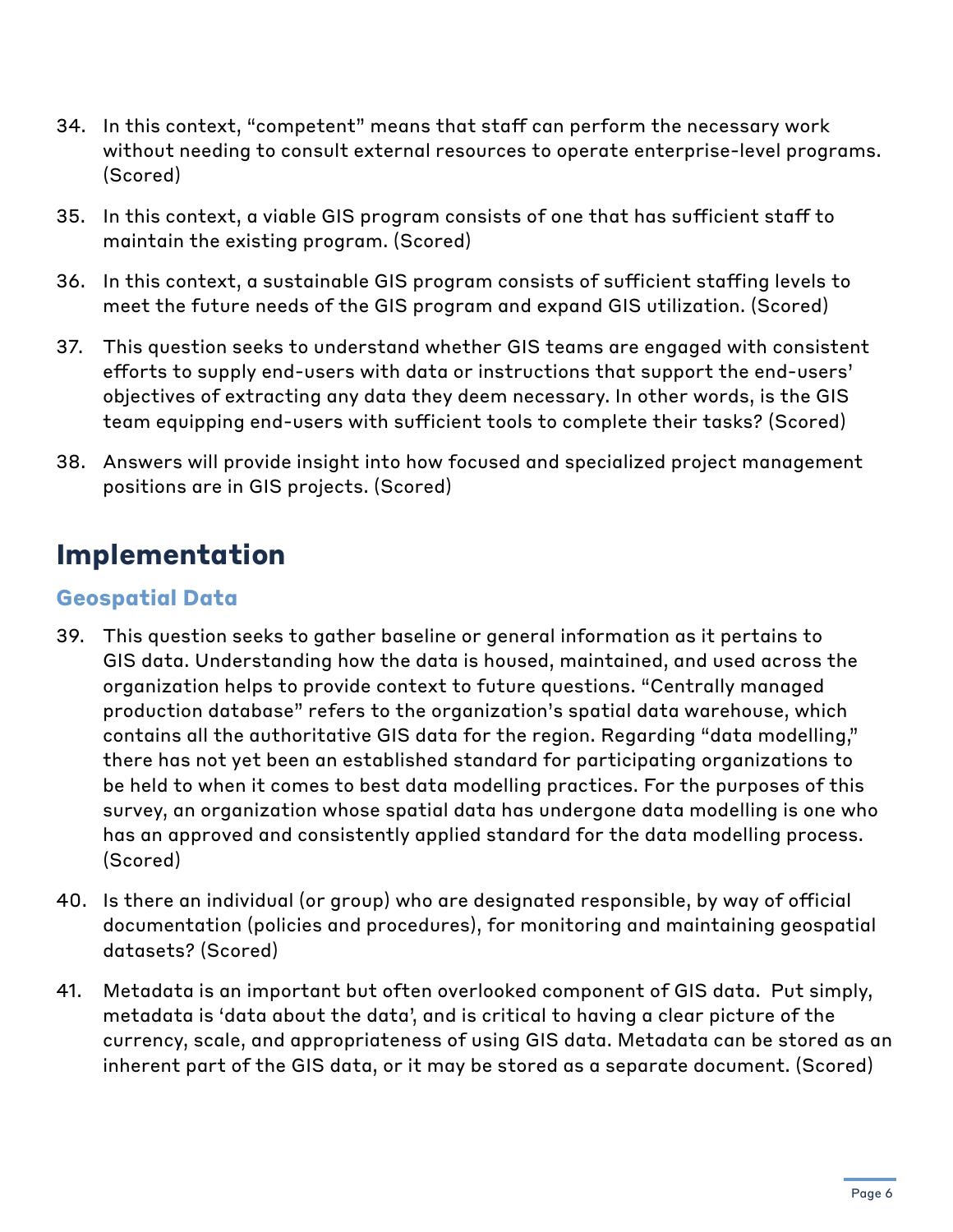- 42. Metadata is the core of a Data Catalog. Data catalogs are designed to collect data about the data inventory but also about processes, people, and platforms related to the data. This question identifies whether in addition to maintaining metadata, your organization catalogs the data by organizational use. (Scored)
- 43. This question will shed light on whether the age of the data source is identified and managed appropriately by the GIS team. Data versioning is one method to achieve data age management. (Scored)
- 44. This question looks to identify what methods are currently used by organizations to maintain data quality. If the procedures your organization uses to maintain data quality are not listed (or are informal) please explain the process used. (Scored)
- 45. Are there processes in place to ensure that duplicate GIS data/work is not being done in other departments? (Scored)
- 46. This question seeks to understand if the security of GIS data is a focus point within data security management policies that may exist within your organization. (Scored)
- 47. Upload the organization's data security policy (or a screenshot of the policy) for response validation. Uploaded documents will not be shared with any third parties. (Unscored)
- 48. In every GIS environment there is a data workflow. As part of this workflow, GIS staff can input and process data from external sources (e.g. financial systems, asset management systems, etc.), and use this inflow to continuously update the organization's spatial dataset. At the same time, GIS staff are also able to transform data taken from external sources, and create new visualization productions, and share certain (filtered) data sets with the public. This process is known as Extract, Transform, Load (ETL) and can be done manually, using scripts or commercial software for more complex processes. (Scored)
- 49. This question is designed to measure the prevalence of automated data analysis as it relates to GIS data (I.e. machine learning). Please provide a comment outlining which automated data analysis processes are in place. (Unscored)
- 50. Non-authoritative commercial datasets refer to the data produced and updated by third parties such as Google. Answers to this question will help PSD Citywide gauge how reliant an organization is on these non-authoritative data sources. Additionally, please provide a comment as to under what circumstances are non-authoritative data sets acceptable. Does your organization have a policy guiding the usage of these datasets? (Unscored)
- 51. This question looks to identify the most common non-authoritative commercial datasets in use by public sector organizations. (Unscored)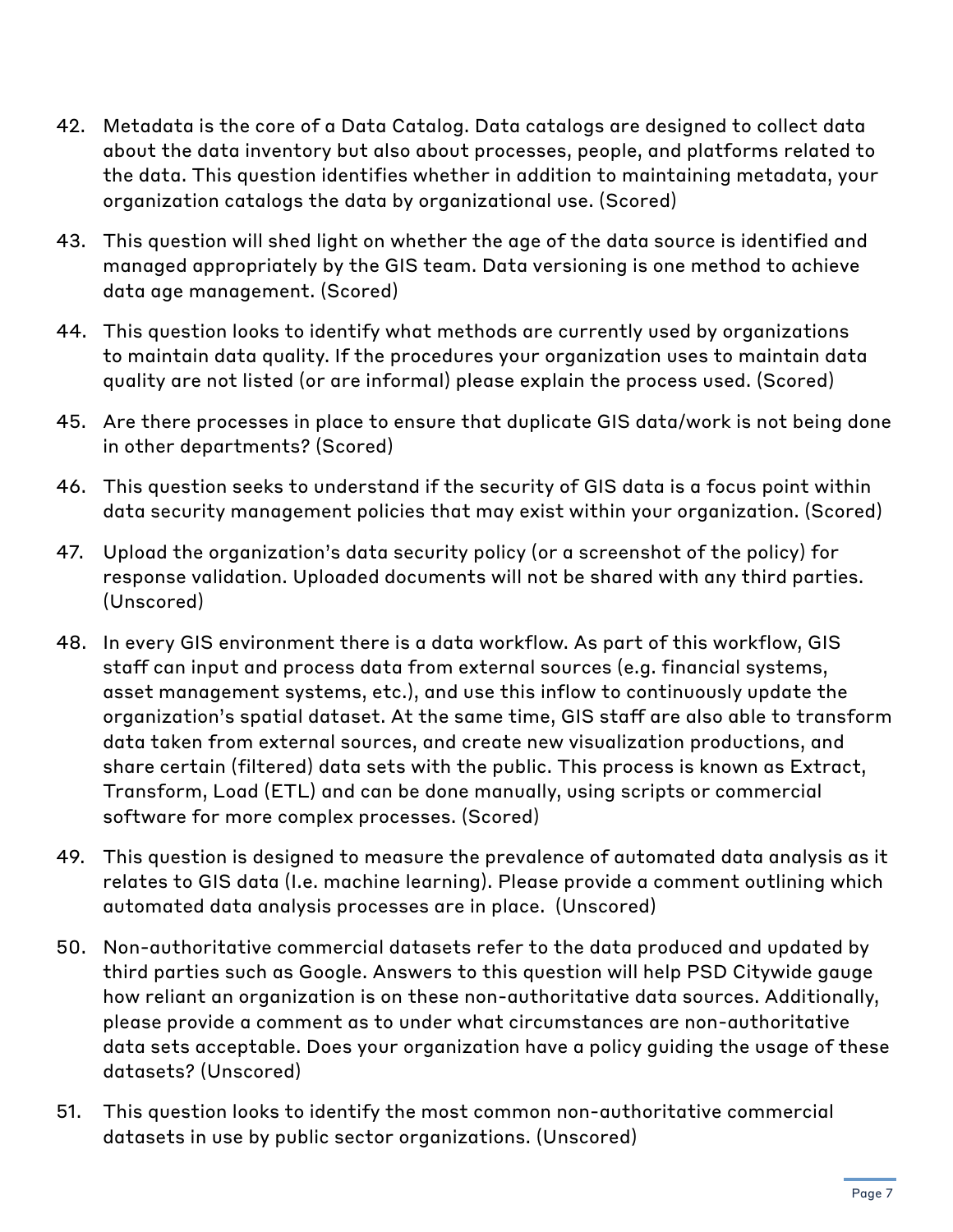# **Geospatial Technology**

- 52. Answers to this question will provide insight into what types of software organizations are using and allow for analysis of trends that run consistent with certain software. (Unscored)
- 53. Organizations are regularly adding to, changing, and augmenting GIS software solutions. Understanding which GIS software products are most common will help to identify the presence of multi-software solutions vs. singular software utilization. (Unscored)
- 54. In this context, "regular back-ups" can be interpreted to mean that back-ups occur frequently enough that, should failure occur, existing data would be recovered. Data should be backed up as often as data is updated. (Scored)
- 55. Please factor in all core GIS staff and non-core GIS staff when providing answers to this question. If hardware use varies by team, please indicate as much in the "please explain" box. (Scored)
- 56. This question seeks to understand how sophisticated GIS data collection is throughout the organization. Answers may vary, depending on how many staff are involved in data collection, and how centralized or decentralized the data collection process is. If some data collectors operate outside of the GIS Department, and collect/provide data to the GIS Department using methods different than what is used by core GIS staff, please indicate that this is the case. (Scored)
- 57. This question seeks to identify how much of a link currently exists within public sector organizations to utilize mobile technology to capture infrastructure asset information in the field and have it sync with a cloud-based inventory system. (Unscored)
- 58. This question looks to identify trends within organizations as to how they plan to enhance the current software inventory (Scored).
- 59. Understanding how technical support is provided to the GIS department provides insight into one facet for capacity for growth. In this context "Organization's IT department" is assuming that GIS and IT are separate departments only; where "Managed within GIS department" accounts for separate departments and incorporated departments with IT. (Scored)
- 60. What does the relationship between the GIS Department and broader IT systems/ business units look like? What systems, privileges, and tools are integrated with IT systems? Are there any areas where IT has not been properly or sufficiently integrated with GIS software, hardware, or data? (Scored)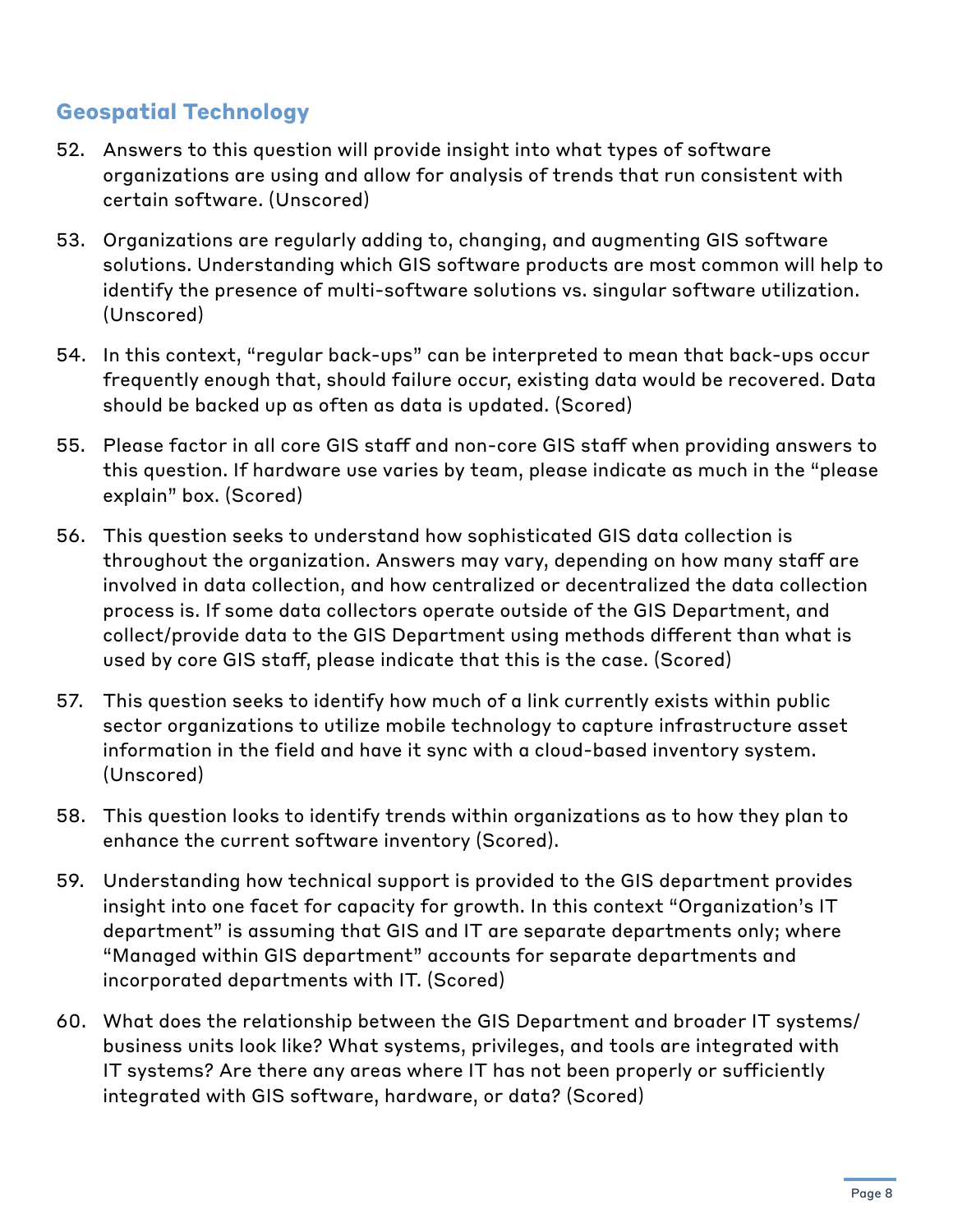- 61. Does the server's infrastructure exist and operate in-house, or in an external cloud? (e.g. Database server, mapping server, portal, etc.). (Scored)
- 62. This question seeks to understand the trends for cloud-based solutions for GIS systems. (Unscored)

# **Impact**

# **Collaboration**

- 63. Has there been a formal effort to determine how accessible GIS data and systems are to the public? (Scored)
- 64. Does your organization bring in revenue by charging external bodies for geospatial consulting services? If the organization charges for geospatial products or services, what are the products or services? (Unscored)
- 65. Is there a defined, standardized approach the members of the organization can take to communicate questions, problems, or feedback to the geospatial data team? If answering "other", outline the process employed, how it has played a role in improving and achieving departmental objectives, and who does and does not engage in the process. (Scored)
- 66. This question seeks to determine whether input from other departments is sought or accepted by the geospatial data team when making investments in new or improved software. (Scored)
- 67. Answers to this question can vary, including anything from partnerships with the academic community, non-profit organizations, businesses, contractors, other municipalities, other levels of government, etc. (Scored)
- 68. This question will identify common trends of external partnerships for GIS activities. (Unscored)
- 69. This question seeks to identify the degree of collaboration that takes place concerning GIS partnerships. (Scored)
- 70. This question is for validation purposes. (Unscored)
- 71. A GIS Communications Plan refers to a plan that the department abides by, that governs how a department is to communicate and deliver GIS products and services to the intended audience (internal and external). (Scored)
- 72. This question seeks to understand the degree to which the organization's GIS Communications Plan is utilized within the organization and to determine the legitimacy of its purpose (Scored).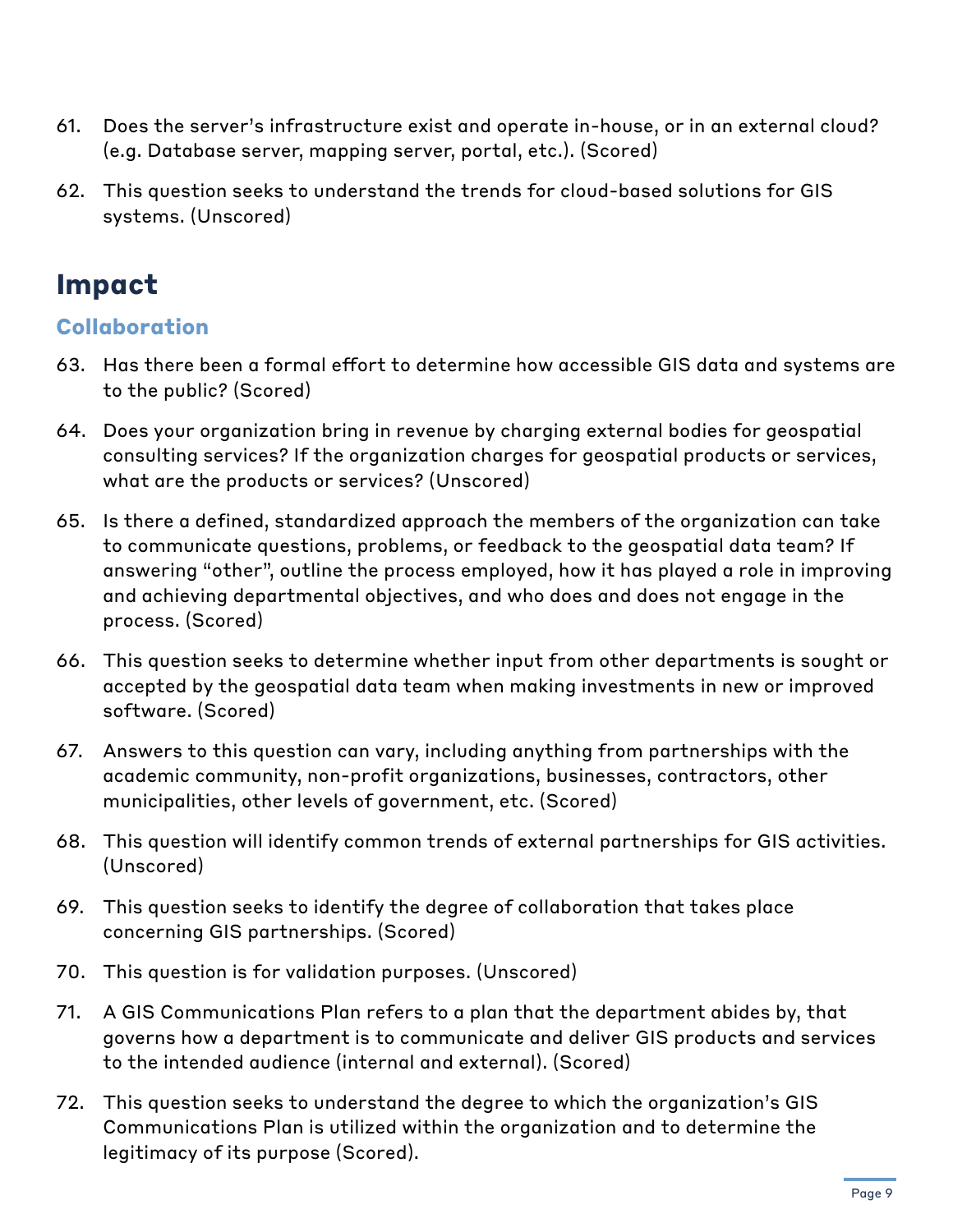- 73. Upload the organization's GIS Communications Plan (or a screenshot of the policy) for response validation. Uploaded documents will not be shared with any third parties. (Unscored)
- 74. In the context of this question, "provides updates on a scheduled basis" would consist of keeping the IT department informed on a regularly scheduled manner of changes or developments made that would (have the potential to) impact the IT department. If the GIS team is a component of the IT Department please answer, "On a scheduled basis", provided that the IT Department is regularly informed of GIS activities. (Scored)
- 75. "Community of Practice" refers to an internal group or network of GIS knowledge, comprised of GIS staff from other internal departments. (Scored)
- 76. Once again, answers will vary significantly, depending on how centralized/ decentralized GIS operations are, and how often GIS staff work with members of other departments and management levels. (Scored)

# **Engagement**

- 77. This question seeks to understand how accessible the organization's GIS services and data are to external business units. (Scored)
- 78. This question is intended to identify the availability and accessibility of GIS services and data to the public. (Scored)
- 79. Please explain the process by which you offer GIS information/data and/or services to the public. (Unscored)
- 80. This question is looking to establish the accessibility of GIS training opportunities and materials to both internal and external users within the organization. (Scored)
- 81. Please identify the frequency by which your organization provides GIS training to users. (Unscored)
- 82. Please identify the types of GIS training provided to users. (Unscored)
- 83. While senior management is not expected to work directly with GIS tools and data the same way members of the GIS department are, it is important that senior staff have a solid understanding of the work and importance of the GIS department. Without corporate buy- in, GIS departments often find it difficult to extend the benefits of GIS work into other departments and maximize the program's potential. (Scored)
- 84. This question provides an opportunity to expand on areas in which the organization's GIS team (or department) are struggling, and where there is room for improvement. (Unscored)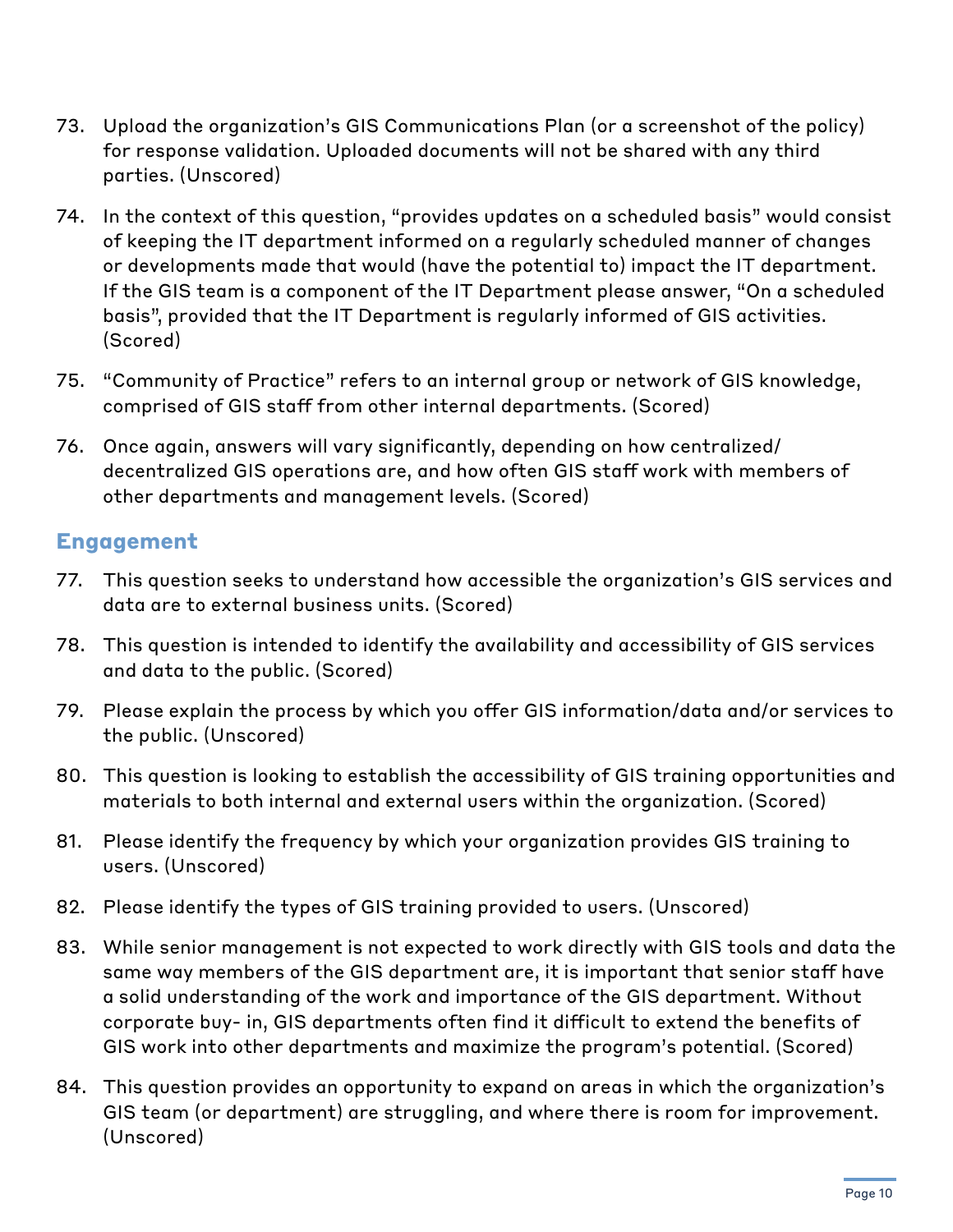- 85. What does the future of your organization's GIS program (including your team/ department) look like? (Unscored)
- 86. Having a plan/strategy to account for leadership retirement/turnover is critical in maintaining the long-term viability and sustainability of any departmental initiative. This question seeks to understand the prevalence of leadership succession planning for GIS department/team managers. (Scored)
- 87. Please expand on the leadership succession plan that your organization has in place (or is developing).

#### **Performance Measurement**

- 88. GIS programs were proven to be extremely resourceful during the COVID-19 pandemic and utilized by the public sector for a variety of different response efforts. Please specify whether your GIS program was utilized, and if so, provide a comment describing what role the program fulfilled. (Unscored)
- 89. Has your GIS Program been directly impacted by your organization's COVID-19 response? (Unscored)
- 90. If yes, please provide details on how your organization's COVID-19 response has directly impacted your GIS program. (Unscored)
- 91. Opportunity to provide a brief case study on recent success stories from within your organization's GIS team (or department). (Unscored)
- 92. Has the organization's GIS department/team (or someone within the GIS team) been recognized or awarded by any external organizations for good performance, innovative work, excellence, etc.? (Scored)
- 93. Please provide the name of the award, year award was received, and the name of the organization that provided the award for validation purposes. (Unscored)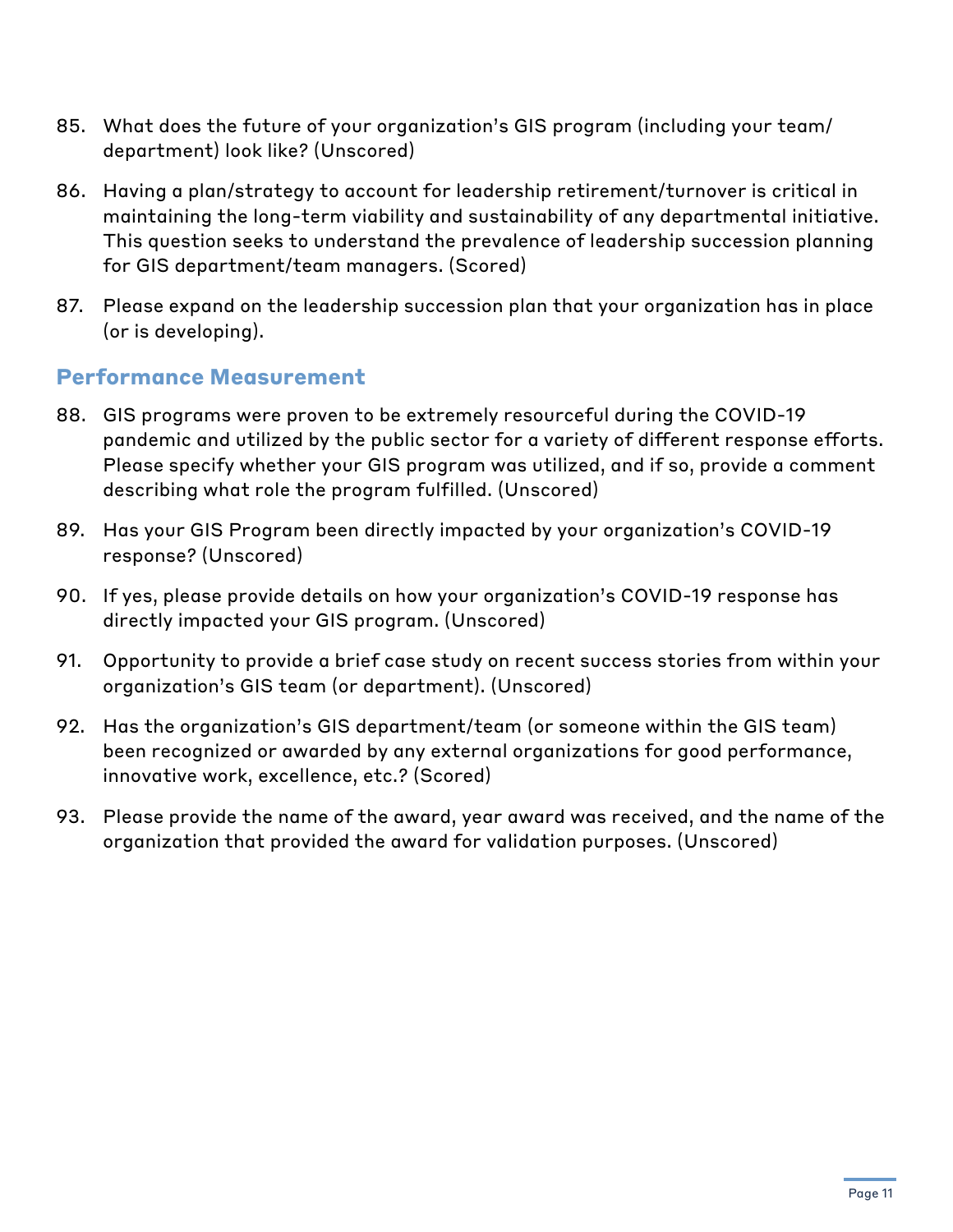# **Survey Scoring Methodology**

Over the past iterations of the GMI survey since its inception in 2018, PSD Citywide has gathered feedback from GIS practitioners across the country to ensure that the survey reflects all organization sizes and that the terminology used is well-defined. The following scoring methodology is meant to help provide public sector organizations with a roadmap to develop greater geospatial maturity. This survey, and the corresponding maturity assessment, in no way addresses all components of a mature GIS program, but rather is meant as a starting point for GIS program benchmarking for the public sector.

#### **Readiness**

The Readiness portion of the survey consists of unique questions designed to evaluate to what extent public sector organizations are ready/capable of fostering positive outcomes through its geospatial program.

The Readiness Section has four sub-categories: Program Structure, Strategic Alignment, Program Funding and Program Capacity.

The total possible score for this section is 59. This section is worth 33% of the final overall score.

| <b>Readiness: Questions</b>                                   | <b>Maximum Score</b>                        |
|---------------------------------------------------------------|---------------------------------------------|
| Q5. GIS team/department with designated staff                 | 4                                           |
| Q12. Departments with GIS users                               | 5 (1 point per department to a max of five) |
| Q14. GIS Strategy or Multi-Year Plan                          | 4 for yes (2 for In Progress)               |
| Q18. Service Level Agreements                                 | 2 (1 for In Progress)                       |
| Q19. Geospatial data supporting corporate plans               | 4 (1 point per plan)                        |
| Q21. Geospatial data policy                                   | 4 (2 for workflow methodology)              |
| Q27. Technical and financial resources                        | 3 (1 point each)                            |
| Q28. Data and technology cost-sharing                         | $\overline{2}$                              |
| Q32. GIS personnel needs                                      | 5 (1 point each)                            |
| Q33. Staff experience/training                                | 5 (1 point each)                            |
| Q34. GIS core competencies                                    | 5 (1 point each)                            |
| Q35. Staffing levels to maintain current GIS<br>delivera-bles | $\overline{4}$                              |
| Q36. Staffing levels to expand GIS program                    | 4                                           |
| Q37. Support end-users for GIS solutions                      | 4                                           |
| Q38. Dedicated project managers                               | 4                                           |
| <b>Maximum Total Score (Readiness)</b>                        | 59                                          |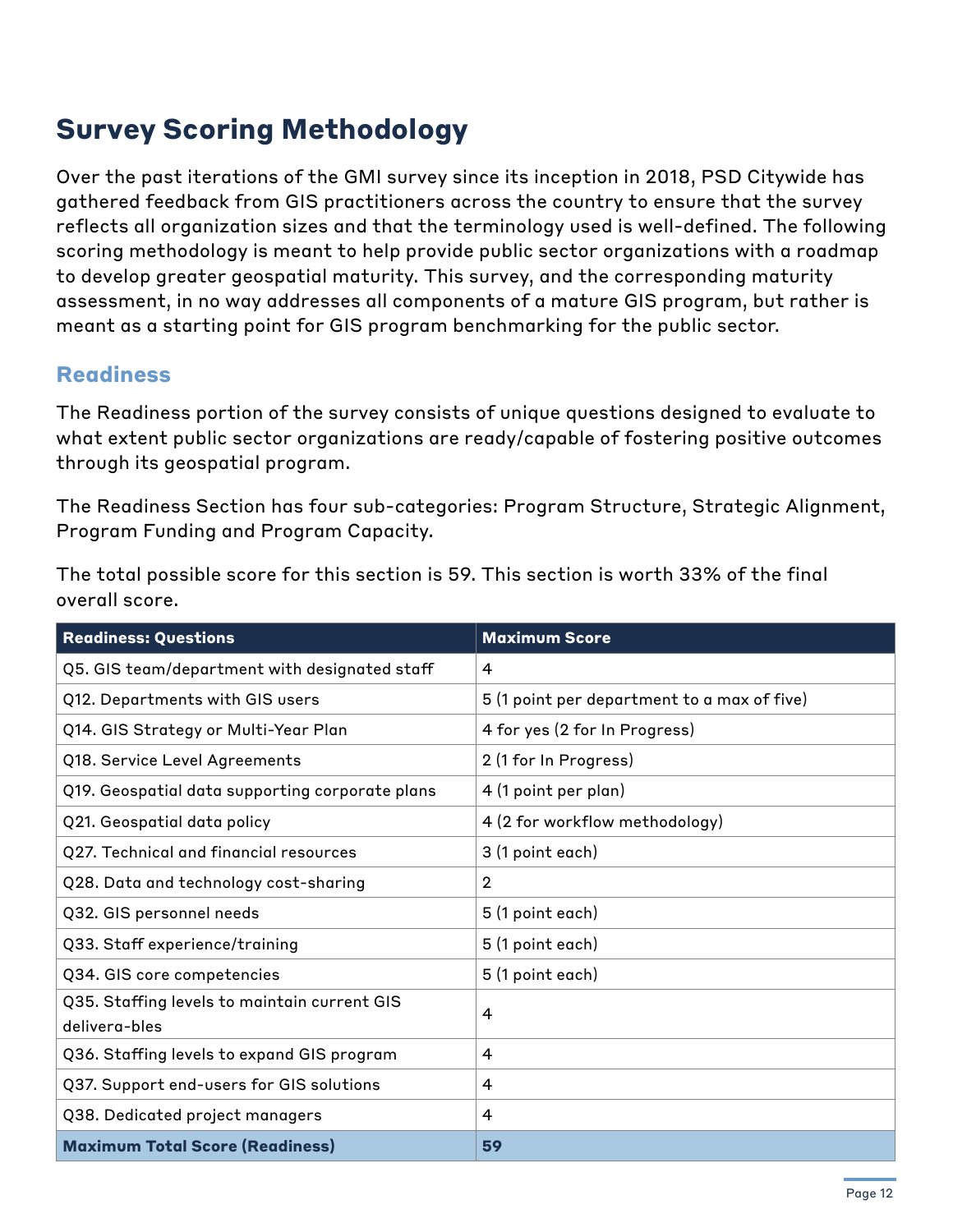# **Implementation**

The Implementation section of the survey is designed to measure to what extent the organization has developed its geospatial maturity and begun to achieve planned objectives.

The Implementation section has two sub-categories: Geospatial Data and Geospatial Technology.

The total possible score for this section is 67. This section is worth 37% of the final overall score.

| <b>Implementation: Questions</b>            | <b>Maximum Score</b>                                                                     |
|---------------------------------------------|------------------------------------------------------------------------------------------|
| Q39. Geospatial data                        | 5 (1 point each)                                                                         |
| Q40. Data stewards                          | 4 (2 points for partial)                                                                 |
| Q41. Meta data                              | 4 (2 for partial)                                                                        |
| Q42. GIS data catalogue                     | 4 (2 for partial)                                                                        |
| Q43. Data versioning techniques             | 4                                                                                        |
| Q44. Data quality procedures                | 6 (2 points each)                                                                        |
| Q45. Duplication prevention                 | 4 (1 point each)                                                                         |
| Q46. Data security policy                   | 4 (2 points for in progress)                                                             |
| Q48. GIS data flow management               | 4 (1 point for manual, 2 points each for scripts and ETL)                                |
| Q54. GIS software suite                     | 4 (1 point each)                                                                         |
| Q55. GIS data collection: hardware          | 5 (1 point each)                                                                         |
| Q56. GIS data collection: software          | 4 (1 point for manual data entry, 4 for commercial or<br>custom applications)            |
| Q57. Mobile technology                      | 3 (2 for "do not sync", 1 for in progress)                                               |
| Q59. Services to sustain GIS program        | 4 (1 point for third party, 3 points for IT department,<br>4 points for GIS depart-ment) |
| Q60. GIS integration                        | 4 (1 point each)                                                                         |
| Q61. Cloud-based servers                    | 4 (2 points for in development)                                                          |
| <b>Maximum Total Score (Implementation)</b> | 67                                                                                       |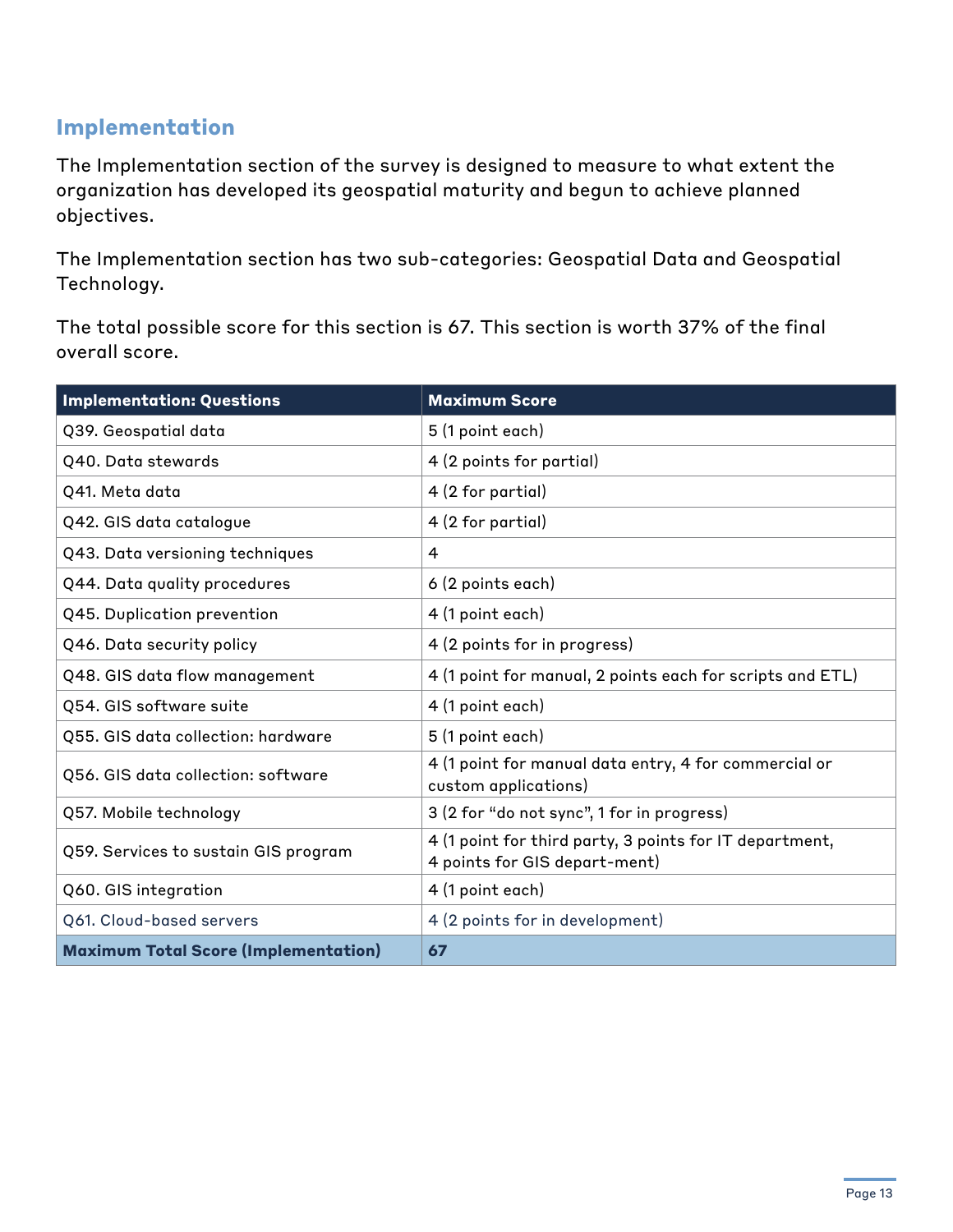# **Impact**

The Impact section of the Index measures to what extent your organization has defined its goals and is able to measure the impact of its geospatial initiatives.

The total possible score for this section is 54. This section is worth 30% of the final overall score.

| <b>Impact: Questions</b>                          | <b>Maximum Score</b>                                                                                               |
|---------------------------------------------------|--------------------------------------------------------------------------------------------------------------------|
| Q.63 Public usability analyses                    | 4                                                                                                                  |
| Q65. Standardized feedback to GIS department      | 4                                                                                                                  |
| Q66. Software procurement process                 | 4                                                                                                                  |
| Q67. External partnerships                        | $\overline{2}$                                                                                                     |
| Q69. Number of partnerships                       | 3 (1 for each parameter)                                                                                           |
| Q71. GIS Communications Plan                      | 3 (1 each)                                                                                                         |
| Q74. Collaboration with IT department             | $4(2$ for ad hoc)                                                                                                  |
| Q75. GIS Branch collaboration                     | 4 (1 point each)                                                                                                   |
| Q76. Collaboration with all departments           | 4 (4 points for weekly or daily, 3 points for monthly,<br>2 points for quarterly, 1 point for quarterly or ad hoc) |
| Q77. Designated representatives for GIS inquiries | 4                                                                                                                  |
| Q78. Public feedback and inquiries                | 4 (2 for In Progress)                                                                                              |
| Q80. GIS training                                 | 4 (2 points for internal, 2 points for external)                                                                   |
| Q83. GIS team and senior management               | 4 (4 points for monthly or weekly, 3 points for<br>quarterly, 2 points for annually, 1 point for ad-hoc)           |
| Q85. Leadership succession plan/process           | 4 (2 for in development)                                                                                           |
| Q92. GIS awards                                   | $\overline{2}$                                                                                                     |
| <b>Maximum Total Score (Impact)</b>               | 54                                                                                                                 |
| <b>Maximum Total Score - GMI</b>                  | 180                                                                                                                |